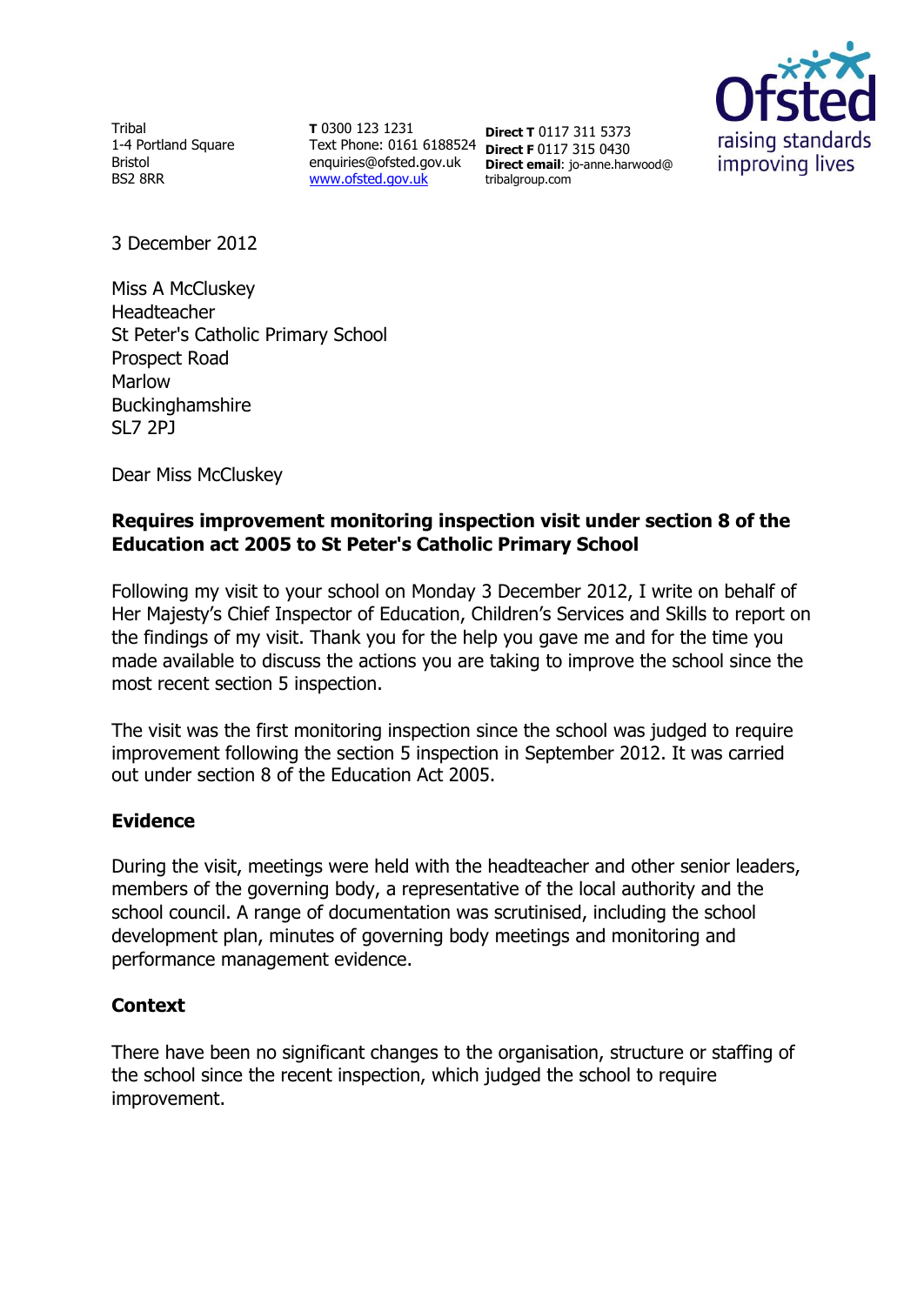

# **Main findings**

The headteacher and governors have accepted the judgements made at the inspection as fair and have demonstrated a determination to address the areas for improvement identified in the inspection report. Suitable plans have been drawn up to accelerate pupils' progress in writing and mathematics and to improve the quality of teaching. Although it is too soon to make secure judgements about the impact of these plans, early indications are encouraging. All teachers have individual targets which relate directly to raising their expectations of what pupils can do and accelerating their progress. Teachers are starting to make better use of assessment data to match work more closely to the needs of pupils, who say that the work set is now more challenging as a result. The planning of lessons is being tightened through the development of a common planning format and a whole staff agreement regarding the essential features of a good lesson. More opportunities are being provided for pupils to use their writing skills in other subjects, although the school recognises that more needs to be done to ensure that such writing is of greater length. Pupils are using problem solving skills more frequently in mathematics, but leaders recognise the need to re-visit the school's calculation policy to ensure that there is a common approach towards the progressive teaching numeracy skills.

Although the headteacher and senior leaders are monitoring the quality of teaching more robustly, feedback to teachers does not always summarise clearly enough the specific strengths and weaknesses of the teaching in observed lessons. Training is planned to address this.

A good start has been made to ensure that the outside area of the Early Years Foundation Stage becomes a natural extension to the classroom, and the way in which the children's views have been sought regarding this is a strength. However, action plans for this issue do not indicate clearly enough how the school intends to evaluate the impact of the outside space on improving children's learning.

Working closely with the headteacher and senior leaders to drive improvement, the governing body has made a good start in improving the way in which it evaluates the performance of the school and holds senior leaders to account. This is being driven by a post-Ofsted working party which closely monitors progress and reports on this to parents. The school's development plan has been suitably adjusted so as to address the issues identified in the inspection report, although it does not indicate precisely enough how the success of actions to improve the quality of teaching and pupils' achievement will be measured.

Senior leaders and governors have begun to take effective action to tackle the areas requiring improvement identified at the recent section 5 inspection. Following the visit to the school, HMI recommend that further action is taken to: